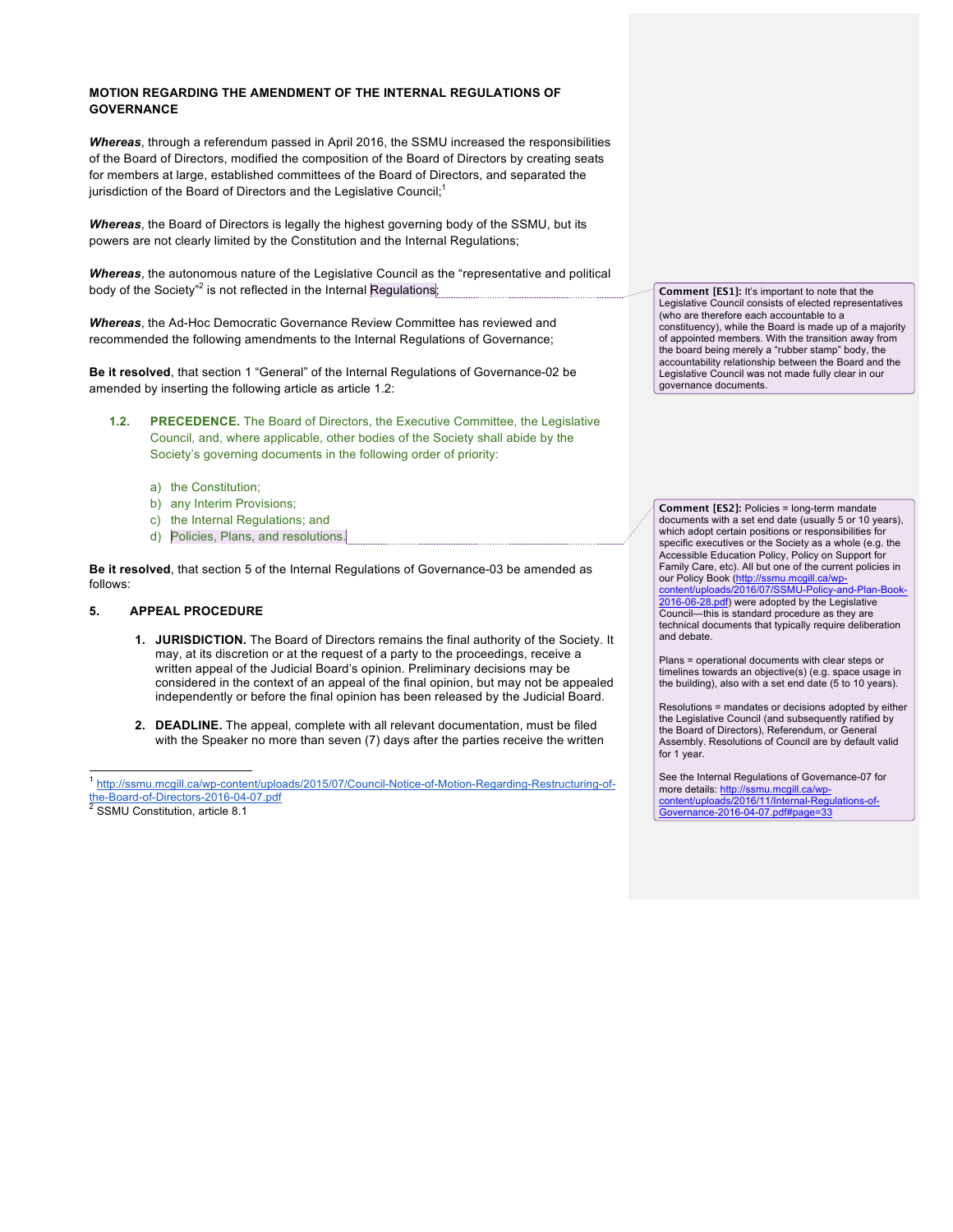reasons.

- **3. CONSULTATION.** In considering an opinion of the Judicial Board, the Board of Directors may, as appropriate, solicit the advice of the Legislative Council.
- **4. FINAL DECISIONS.** After reviewing the Judicial Board's opinion and considering any appeals, the Board of Directors may:
	- a. pass a resolution ratifying the Judicial Board's opinion;

b. pass a resolution to send the opinion back to the Judicial Board, along with the appeal and a written rationale for its decision, at which point the Judicial Board shall have twenty-one (21) days to issue a response either upholding its original opinion or presenting a new opinion for consideration by the Board of Directors;

c. pass a resolution overturning the opinion, if  $#$  the Board of Directors concludes that the opinion was is manifestly unreasonable or was motivated by factors including, but not limited to, racism, sexism, such as prejudice. collusion, bribery, homophobia, or conflict of interest-such a resolution shall equire a four-fifths (4/5) majority

**5. OPINION RATIFIED.** Where the Board of Directors ratifies the Judicial Board's opinion, it shall have the force of a binding judgment and shall take immediate effect.

> **6. OPINION OVERTURNED.** Where the Board of Directors overturns the Judicial Board's opinion, the opinion shall be considered of no further effect and shall not be subject to further appeal.

**7. AMENDMENT OF GOVERNING DOCUMENTS.** If an opinion of the Judicial Board, ratified by the Board of Directors, recommends the amendment of the Society's governing documents, the Board of Directors shall refer the recommendation to the Legislative Council.

**Be it resolved**, that articles 1.1 and 1.2 of the Internal Regulations of Governance-05 be amended as follows:

- **1.1. JURISDICTION.** The Legislative Council is the representative and political body of the Society.
- **1.2. EFFECT OF RESOLUTIONS.** Resolutions passed by the Legislative Council shall take effect upon subsequent ratification by the Board of Directors. A resolution of the Legislative Council shall cease to have effect if it is overturned by the Board of Directors.
- **ADVISORY BODY.** The purpose of the Legislative Council is to body of the Society and to make recommendations to the Board of Directors. All resolutions of the Legislative Council must be ratified by the Board of Directors.

**Comment [ES3]:** All opinions of the J-Board must be ratified by the Board of Directors. While this is (and should be) the norm, the Judicial Board is not legally a court and there may be circumstances where the BoD must overturn a decision (e.g. related to the corporate status of the Society). Currently there is a procedural grey area between a) ratifying an opinion (requires simple majority) and c) overturning one (requires 4/5 majority), which can produce a limbo situation if the threshold of a vote is in between.

Furthermore, in the event that an opinion is "political" in nature, it may be beneficial for the Board to request additional feedback from the Legislative Council to ensure a more representative action. This is particularly true if ratifying a decision may have implications or requirements for amending governance documents (which should be the primary responsibility of the Legislative Council).

**Comment [ES4]:** Note: the J-Board is only formally responsible for interpreting the SSMU Equity Policy when a) there is an appeal as part of the complaints process (section 13 <u>http://ssmu.mcgill.ca/wp-</u> content/uploads/2016/07/SSMU-Policy-and-Plan-Book-

2016-06-28.pdf#page=83) or b) in the context of interpreting our governacne documents as a whole for the purposes of assessing a submission. It is not the /only/ body responsible for upholding or adjudicating this or other policies.

**Comment [ES5]:** The option to refer a decision back to the Legislative Council has been removed

**Comment [ES6]:** This is comparable to the Supreme Court issuing a recommendation that must then be enacted in governance by the legislative and/or executive branch.

**Comment [ES7]:** This language is used in article 8.1 of the constitution

**Comment [ES8]:** This amendment ensures compliance with the Companies Act

**Deleted:** immediately, but shall require

**Comment [ES9]:** Note: the Legislative Council cannot do things like pass fee changes (must go through referendum), affiliate the SSMU to an external student federation (also referendum), or pass a resolution in support of the BDS movement (would be deemed a matter for the GA as per Article 1.3B of the Internal Regulations of Governance-05). These do not constitute "policies" according to our regulations

**Comment [ES10]:** This role is not changed in practice or legally with the above amendment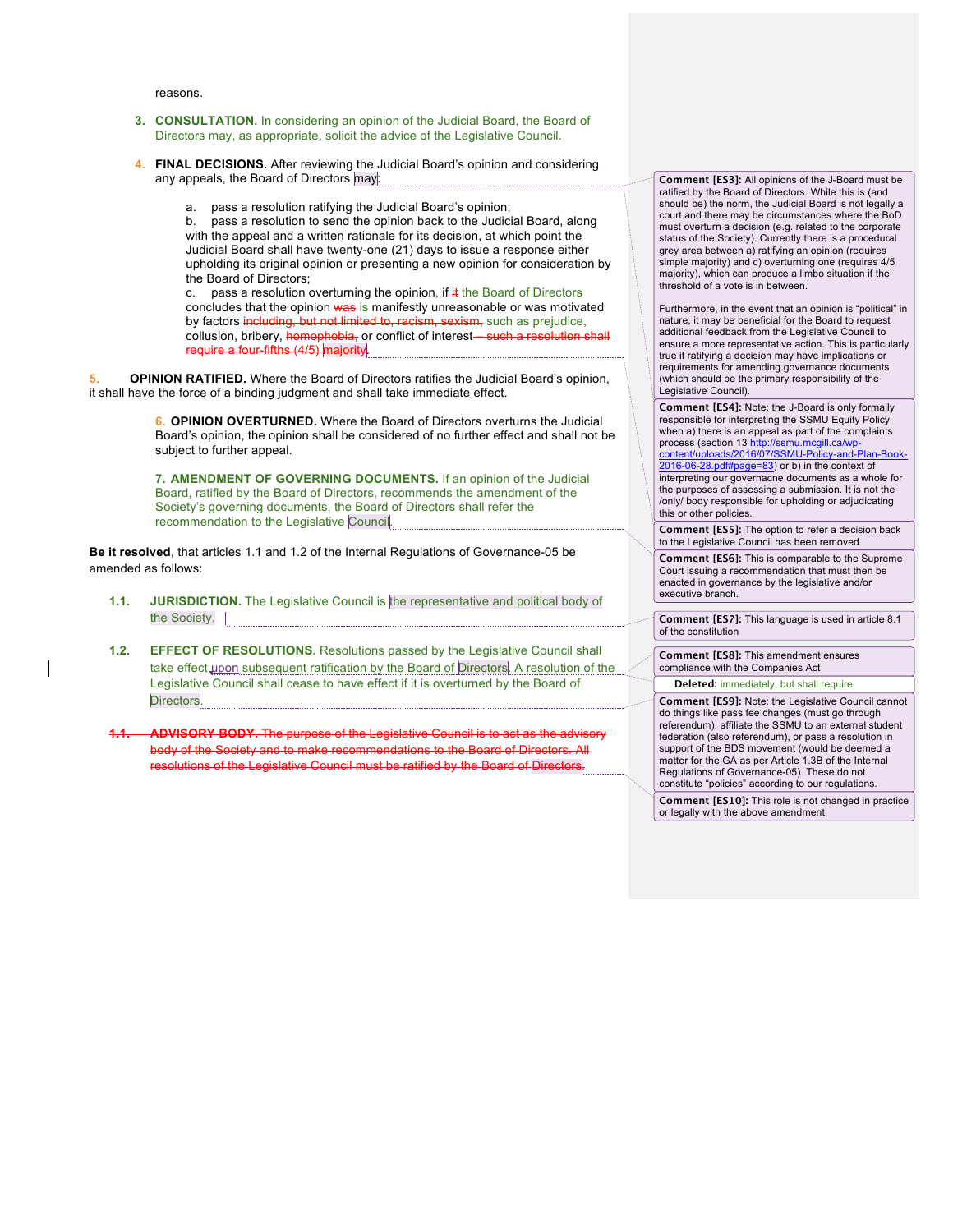|                                                                                                                                                        | <b>1.2. TERMS OF REFERENCE.</b> The Legislative Council shall abide by the Society's                                                                                                                                                                                                                                                                                                                                                                     |                                                                                                                                            |
|--------------------------------------------------------------------------------------------------------------------------------------------------------|----------------------------------------------------------------------------------------------------------------------------------------------------------------------------------------------------------------------------------------------------------------------------------------------------------------------------------------------------------------------------------------------------------------------------------------------------------|--------------------------------------------------------------------------------------------------------------------------------------------|
|                                                                                                                                                        | governing documents in the following order of priority:                                                                                                                                                                                                                                                                                                                                                                                                  |                                                                                                                                            |
|                                                                                                                                                        |                                                                                                                                                                                                                                                                                                                                                                                                                                                          |                                                                                                                                            |
|                                                                                                                                                        | a) the Constitution                                                                                                                                                                                                                                                                                                                                                                                                                                      |                                                                                                                                            |
|                                                                                                                                                        | b) the Internal Regulations; and<br>c) Policies, Plans and resolutions.                                                                                                                                                                                                                                                                                                                                                                                  |                                                                                                                                            |
|                                                                                                                                                        |                                                                                                                                                                                                                                                                                                                                                                                                                                                          | Comment [ES11]: Addressed in the first Be It<br>Resolved clause (expanded to clarify order of                                              |
| Be it resolved, that article 1.3 of the Internal Regulations of Governance-07 be struck, and that<br>the subsequent article be renumbered accordingly: |                                                                                                                                                                                                                                                                                                                                                                                                                                                          | precedence for all governance bodies)                                                                                                      |
|                                                                                                                                                        | 1.3. <b>EXCEPTION.</b> A resolution of the Legislative Council shall not be binding on the<br>Board of Directors, but may call for the Board of Directors to undertake a particular<br>action or adopt a particular Policy. In those cases, the Board of Directors, as the<br>highest governing body of the Society, shall consider the resolution at its next                                                                                           |                                                                                                                                            |
|                                                                                                                                                        | meeting.<br>Be it resolved, that articles 6.1 and 6.2 of the Internal Regulations of Governance-07 be                                                                                                                                                                                                                                                                                                                                                    | Comment [ES12]: The approval process/order of<br>precedence for resolutions and other governance<br>documents has already been established |
|                                                                                                                                                        | amended as follows:                                                                                                                                                                                                                                                                                                                                                                                                                                      |                                                                                                                                            |
|                                                                                                                                                        |                                                                                                                                                                                                                                                                                                                                                                                                                                                          |                                                                                                                                            |
| 6.1.                                                                                                                                                   | POWER TO ADOPT. Policies and Plans may be only be adopted by the Board of<br>Directors, with the exception that Policies may also be established, amended or<br>rescinded by a General Assembly or a Referendum. Policies and Plans may be<br>adopted, amended, or rescinded by the Legislative Council, the General Assembly,<br>or a Referendum.                                                                                                       | Deleted: or<br>Comment [ES13]: Added back based on consultation                                                                            |
| 6.2.                                                                                                                                                   | <b>TWO READINGS REQUIRED.</b> The adoption of a Policy or a Plan by the Legislative<br>Council shall require two (2) readings, as shall be detailed in the Standing Rules<br>adopted by the Legislative Council.                                                                                                                                                                                                                                         |                                                                                                                                            |
| $6.2 -$                                                                                                                                                | <b>ROLE OF LEGISLATIVE COUNCIL.</b> Legislative Council may recommend the                                                                                                                                                                                                                                                                                                                                                                                | Comment [ES14]: This is similarly addressed                                                                                                |
|                                                                                                                                                        | adoption, amendment or repeal of Policies and Plans to the Board of Directors, or a<br>General Assembly or Referendum by way of a resolution adopted by Legislative<br>Council by a Simple Majority, which is subsequently presented to the Board of<br>Directors or General Assembly for a vote. There shall be a procedure for the<br>adoption of such a resolution that shall consist of two (2) readings, further detailed in<br>the Standing Rules. | elsewhere                                                                                                                                  |
|                                                                                                                                                        | a) FIRST READING<br>i. Notice of a motion to adopt, amend, or repeal a Policy or Plan must be<br>sent by a member of the Legislative Council to the Speaker at least five (5)<br>days before the meeting of the Legislative Council at which the motion is to<br>be introduced.                                                                                                                                                                          |                                                                                                                                            |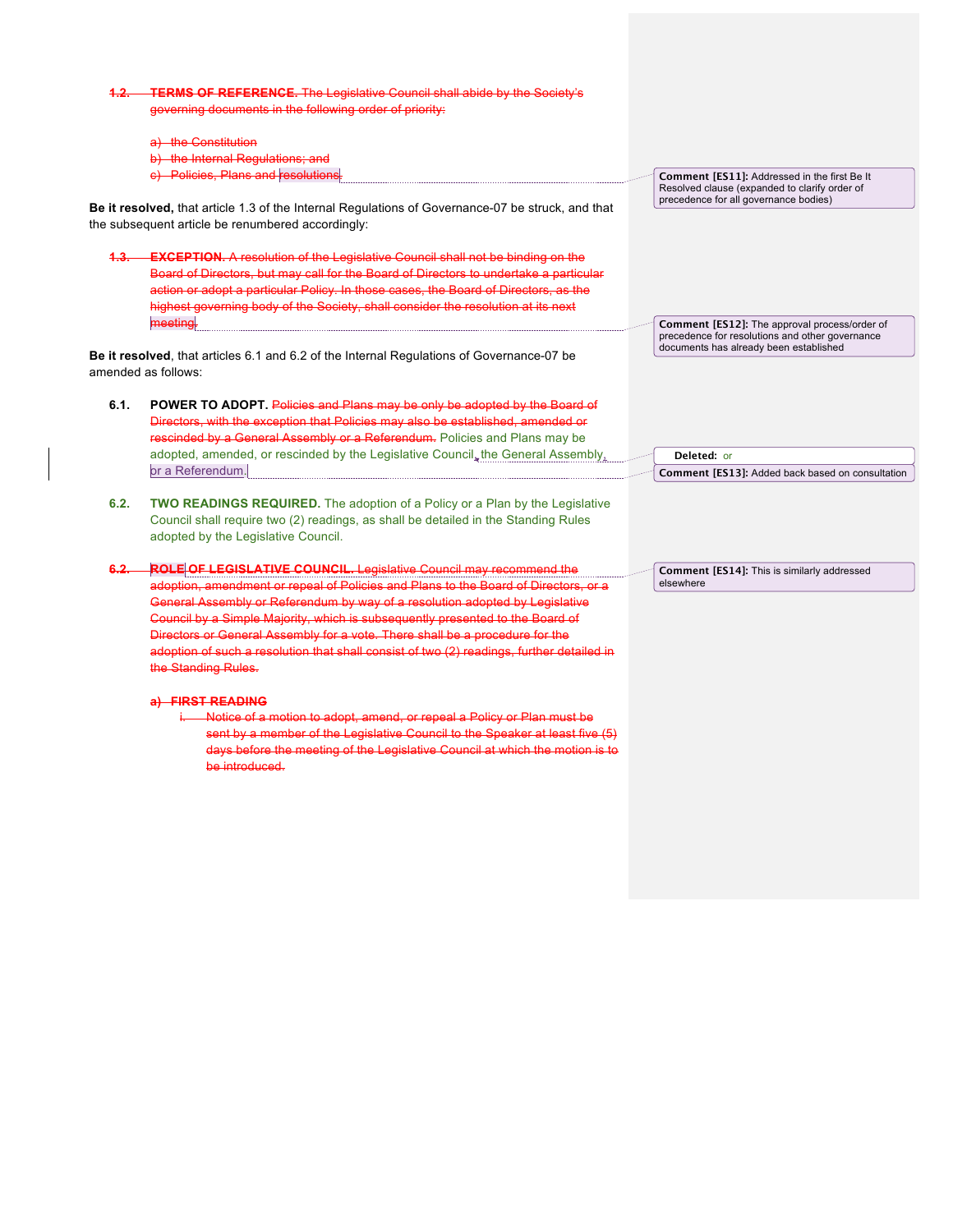- inter shall send the motion to all members of the Legislative Council at least three (3) days before the meeting of Legislative Council which the motion is to be introduced.
- otion shall also be publicized to the Members through the Society's website at least three (3) days before the meeting of the Legislative Council at which the motion is to be introduced.
- The motion shall be read a first time at the Legislative Council.

#### **b) SECOND READING**

- The Steering Committee shall review the substance of the prope adoption of, amendment to, or repeal of the Policy or Plan to ensure it fulfills the requirements for Policies and Plans laid out in the Internal Regulations and prepare a recommendation for the Legislative Cound
- During this time, Councillors and Members may submit a report on the procedural integrity of the proposed adoption, amendment, or repeal of the Policy or Plan to the Speaker at least five (5) days before the meeting of the Legislative Council at which the motion is to be debated and voted upon.
- aker shall send any reports received to all members of the Legislative Council at least three (3) days before the meeting of the slative Council at which the motion is to be debated and voted up
- he motion shall be read a second time at the Legislative Council and put to a vote.

#### **c) PRESENTATION TO BOARD OF DIRECTORS OR GENERAL ASSEMBLY**

- A resolution respecting the adoption, amendment or repeal of a Policy or Plan requires the motion to be passed by a two-thirds (2/3) vote of the Board of Directors, Legislative Council, General Assembly or Referendum.
- If a resolution is passed, the proposed adoption, amendment or repeal of the Policy or Plan shall be subsequently put to the Board of Directors, Legislative Council, General Assembly, or Referendum for a final vote, in accordance with the Constitution and Internal Regulations.

**Be it resolved**, that the Internal Regulations of Governance be amended to insert the chapter "Board of Directors" as Internal Regulations of Governance-06, attached hereto as **Appendix A**, and that the subsequent chapters be renumbered accordingly;

**Be it resolved**, that the Interim Provision for Board of Directors Reporting, adopted by the Legislative Council on January 12, 2017, be repealed.

#### **Moved by:**

Olivia Shi, Residences Representative Kevin Zhou, First Year Council Representative Igor Sadikov, Arts Representative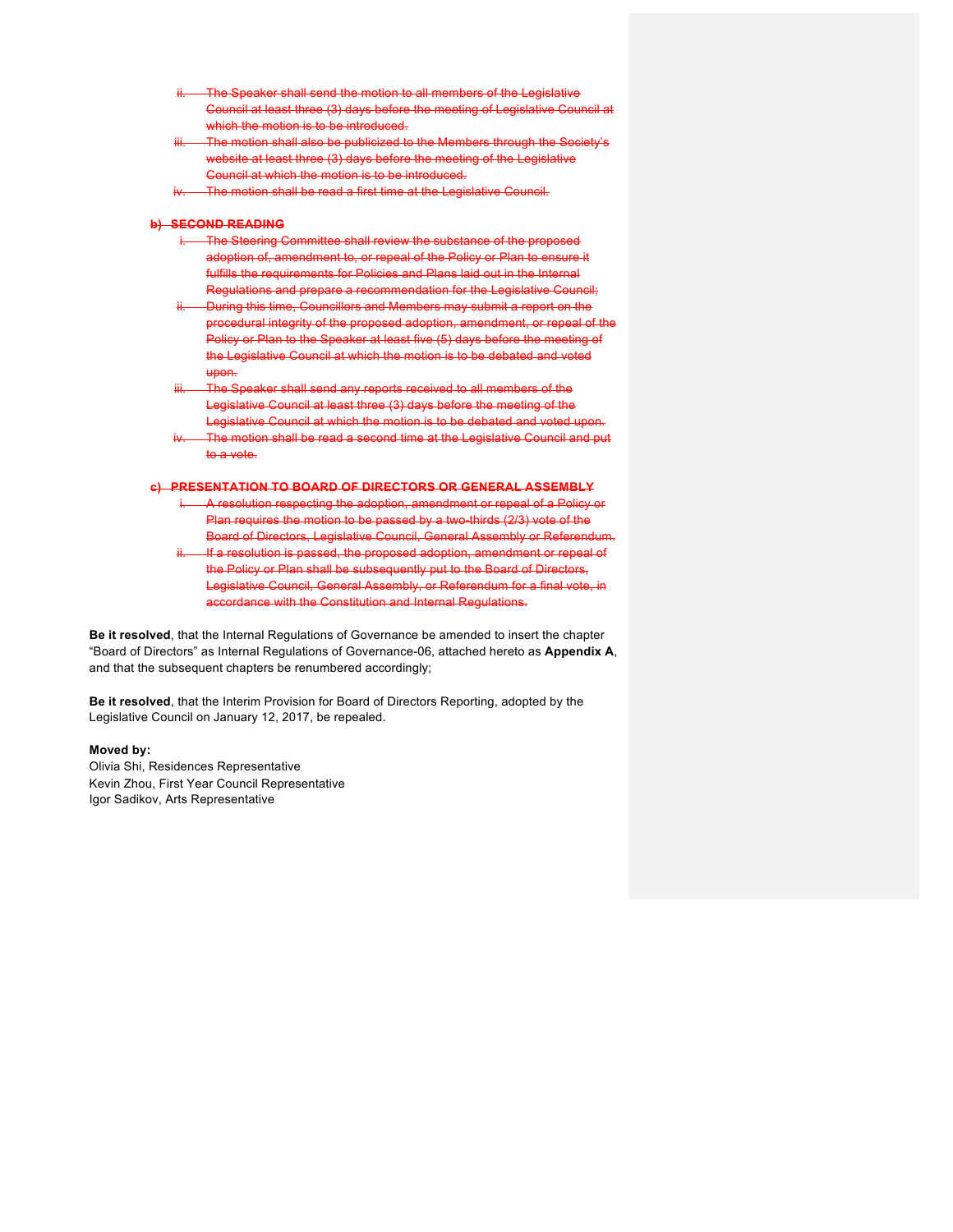Erin Sobat, Vice-President (University Affairs) Ben Ger, President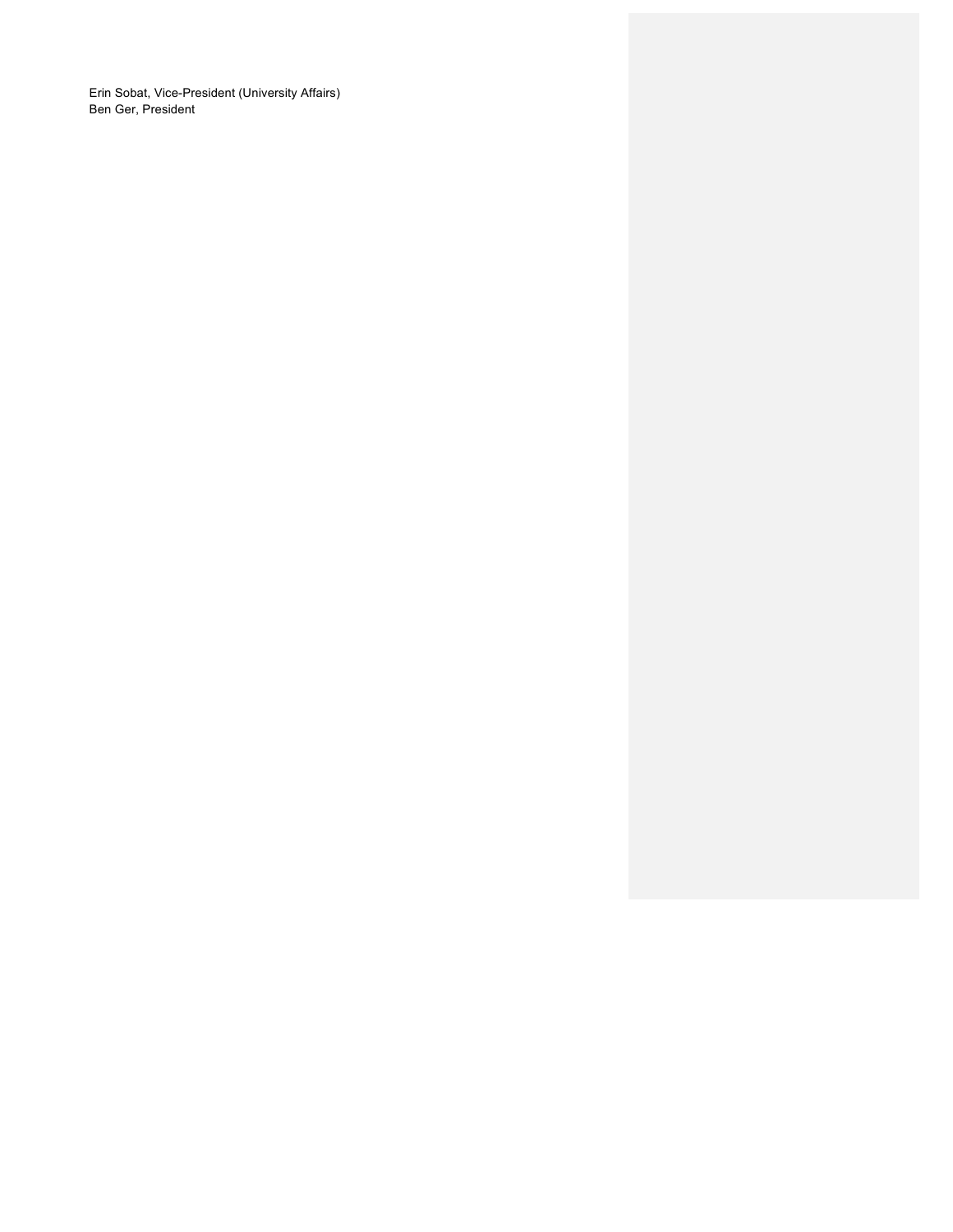### **APPENDIX A – INTERNAL REGULATIONS OF GOVERNANCE-06: BOARD OF DIRECTORS**

### **1. FUNCTION**

- **1.1. JURISDICTION.** The Board of Directors is primarily responsible for the human resources, legal, financial, and operational affairs of the Society.
- **1.2. RATIFICATION OF COUNCIL RESOLUTIONS.** All resolutions passed at a meeting of the Legislative Council shall be considered for ratification or overturning at the next regular meeting of the Board of Directors, or at a special meeting called for that purpose. The Board of Directors may not amend a resolution of the Legislative Council prior to ratifying it.
- **1.3. COUNCIL RESOLUTION OVERTURNED.** In the event that the Board of Directors resolves to overturn a resolution of the Legislative Council, the Legislative Council shall consider the resolution anew at its next regular meeting. In such a case, the Board of Directors shall submit to the Legislative Council any concerns or proposed amendments to the resolution.
	- **1.3.1.** The Board of Directors should only exercise its power to overturn resolutions of the Legislative Council to protect the legal, financial, or operational well-being of the Society.
- **1.4. CONSIDERATION OF COUNCIL RESOLUTIONS IN PUBLIC SESSION.** The Board of Directors shall not consider the ratification of resolutions of the Legislative Council in confidential session, with the exception of resolutions passed by the Legislative Council in confidential session.
- **1.5. RECOMMENDATION TO INITIATE REFERENDUM QUESTION.** The Board of Directors may, by way of resolution, recommend to the Legislative Council the initiation of a Referendum question. Notwithstanding the regular requirements for placing such a motion before the Legislative Council, the Legislative Council shall consider the Referendum question at its next regular meeting.
- **1.6. EXCEPTIONAL INTERIM PROVISION.** Notwithstanding the regular requirements for the adoption of Interim Provisions, the Board of Directors may, by way of resolution passed by a two-thirds (⅔) vote, adopt an Interim Provision, which shall take effect immediately. The Legislative Council shall consider such an Interim Provision at its next regular meeting. If the Interim Provision is confirmed, or confirmed as amended, by the Legislative Council, in accordance with the procedures regularly required for the adoption of Interim Provisions, the Interim Provision shall remain in effect with the period of validity set by the Legislative Council. Otherwise, the Interim Provision shall cease to have effect.

**Comment [ES15]:** This clarifies the jurisdiction of the Legislative Council over the Society's political mandates and governing documents

**Comment [ES16]:** Ditto. The Board cannot simply overturn a decision unilterally without accountability

**Comment [ES17]:** "Should" allow the necessary (legal) discretion for possible extenuating circumstances

**Comment [ES18]:** Similarly, this should be council's responsibility

**Comment [ES19]:** This also allows for any immediate measures that might be warranted in response to a procedural issue (however this is quite rare)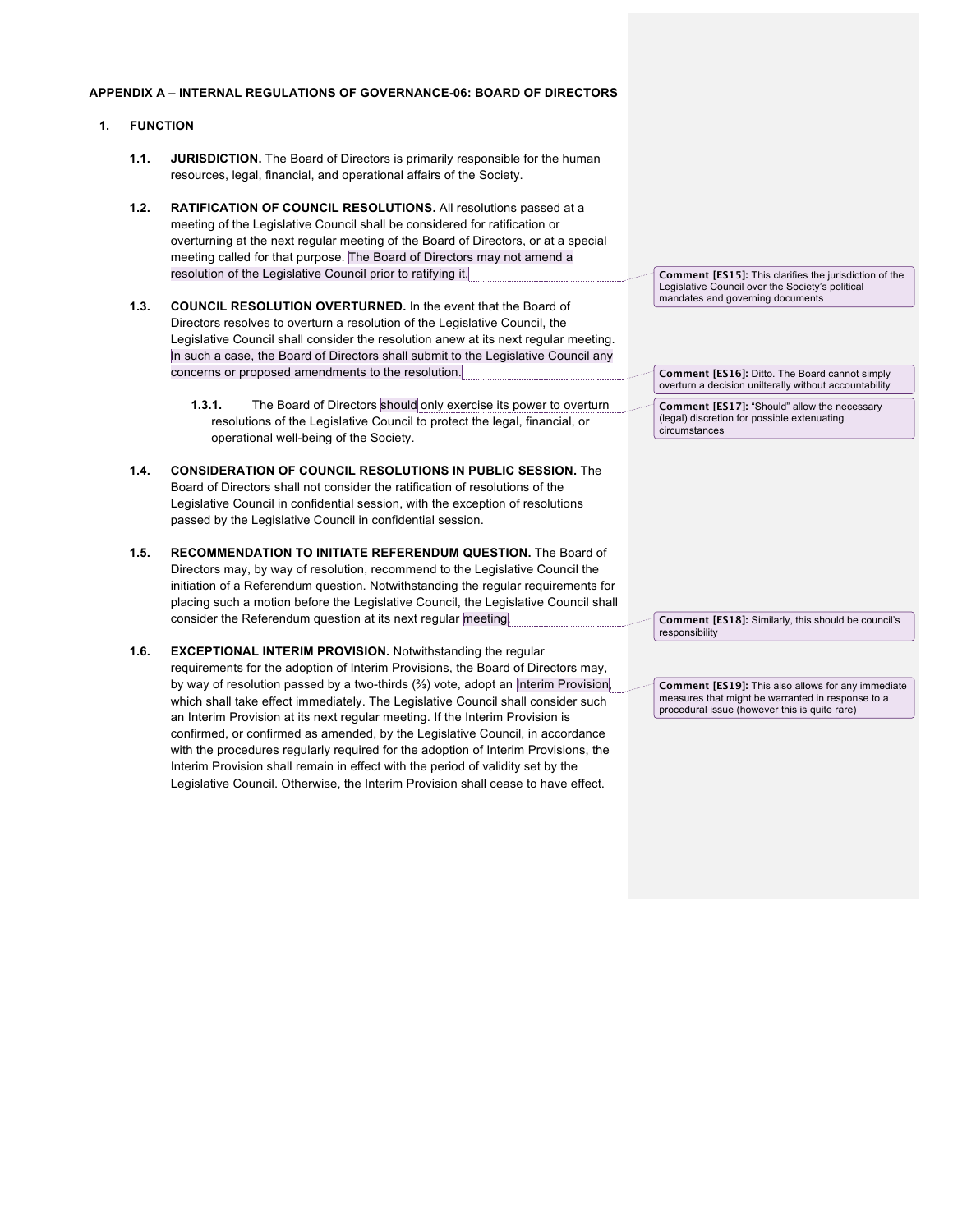**1.7. REPORT TO LEGISLATIVE COUNCIL.** The Chair of the Board of Directors shall report to each regular meeting of the Legislative Council on all matters, if any, with which the Board of Directors has dealt since the previous regular meeting of the Legislative Council. A portion of this report may take place in a confidential session of the Legislative Council.

#### **2. MEMBERS OF THE BOARD OF DIRECTORS**

- **2.1. CHAIR.** The President shall be the Chair of the Board of Directors. If the President is not a member of the Board of Directors, the Board of Directors shall select a Chair from among its members who is an Executive.
	- **2.1.1.** In the absence of the Chair, the Board of Directors shall select a Chair from among its members for the time being.
- **2.2. RESPONSIBILITIES OF THE CHAIR.** The Chair shall preside over the meetings of the Board of Directors and enforce the rules of procedure. Being a member of the Board of Directors, the Chair may vote at meetings of the Board of Directors and shall be counted towards the quorum.
- **2.3. RESPONSIBILITIES OF DIRECTORS.** Members of the Board of Directors shall:
	- a) attend all meetings of the Board of Directors;
	- b) attend all General Assemblies; and
	- c) sit on at least one (1) committee that requires the participation of a Director.
- **2.4. ATTENDANCE.** If a Director has an unavoidable personal, academic, or other conflict that prevents them from attending a meeting of the Board of Directors, they must send regrets to the Chair before the meeting begins.
- **2.5. FAILURE TO NOTIFY IN ABSENCE.** Failure to send regrets to the Chair for two (2) meetings, even if they are not consecutive, shall be considered delinquency of duties and shall be grounds for removal in accordance with the Constitution.
- **2.6. EXERCISE OF VOTING RIGHTS.** Directors may not vote in absence, except in the case of a resolution in writing outside of a meeting or where they participate in a meeting of the Board of Directors by way of technical means in accordance with the Constitution.
	- **2.6.1.** Directors may not transfer their voting rights to any other person or body.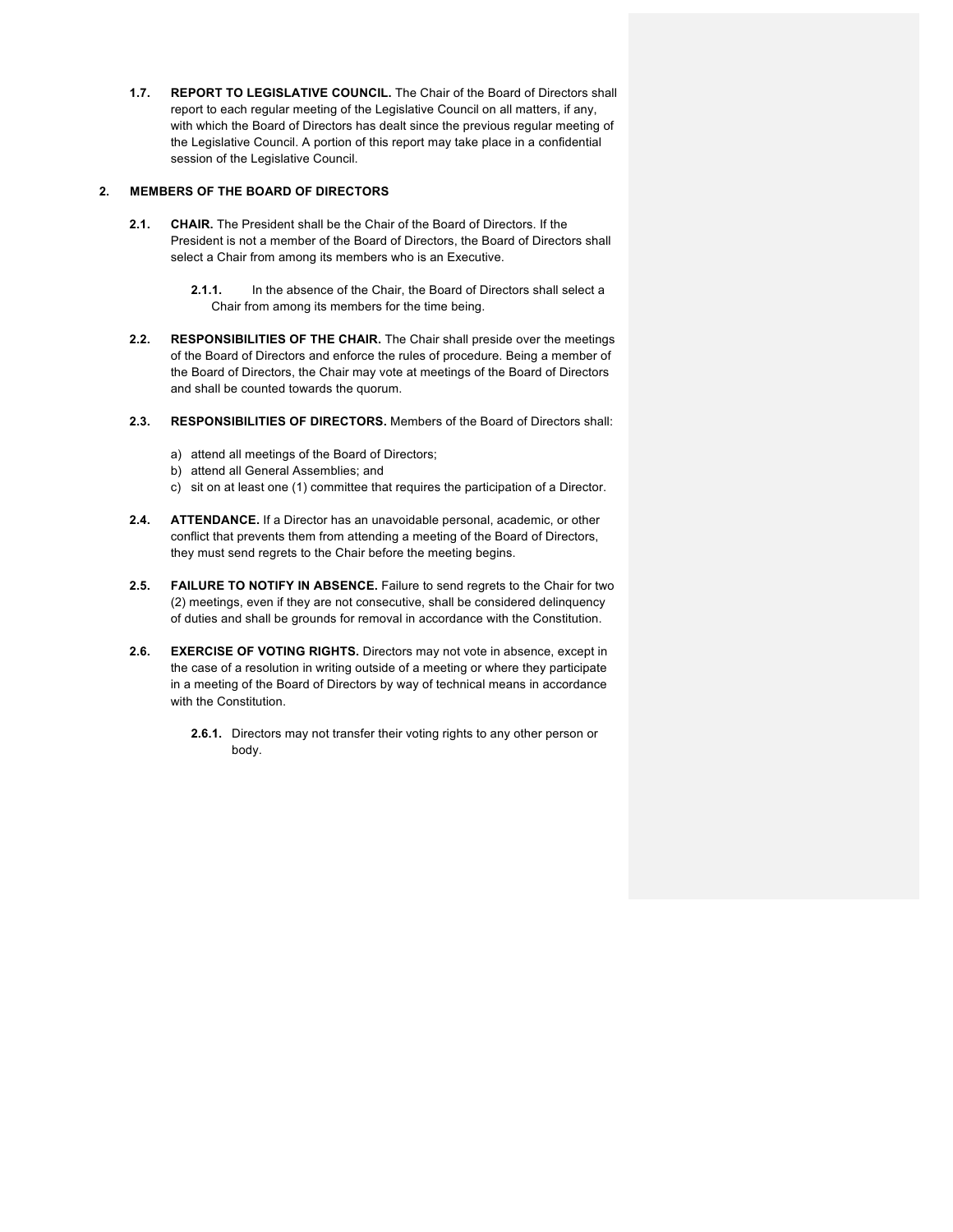**2.6.2.** Directors shall not exercise their voting rights while impaired by drugs or alcohol.

## **3. MEETINGS OF THE BOARD OF DIRECTORS**

- **3.1. FREQUENCY OF REGULAR MEETINGS.** The Board of Directors shall meet at least as often as monthly during the academic year.
- **3.2. STANDING RULES.** The Board of Directors may, by a two-thirds (⅔) vote, adopt, amend, or repeal standing rules to supplement standard procedural rules.
- **3.3. REQUEST FOR ROLL CALL.** The vote on any substantive motion must be taken by roll call at the request of a single member of the Board of Directors, unless the Board of Directors resolves to take the vote by ballot.

- **3.4. CONFIDENTIAL SESSION.** The Board of Directors may, by a two-thirds (⅔) vote, resolve to enter a confidential session. No individual who is not a member of the Board of Directors may be present during a confidential session, unless the Board of Directors approves of their presence by a two-thirds (⅔) vote and the individual has signed a confidentiality agreement.
- **3.5. PARTICIPATION OF MEMBERS.** Any Member shall have the right to attend a meeting of the Board of Directors as a member of the gallery, with the exception of confidential sessions.
	- **3.5.1.** Unless the Board of Directors decides otherwise by majority vote, members of the gallery may address the Board of Directors when recognized by the Chair, but may not speak more than twice to the same question.
- **3.6. BILINGUALISM.** All Directors and members of the gallery may participate in business of the Board of Directors in English or French.
- **3.7. RESOLUTION IN WRITING OUTSIDE OF MEETING.** To be valid, a resolution in writing considered outside of a meeting of the Board of Directors shall require the approval and signature, physical or electronic, of two-thirds (⅔) of all Directors.
- **3.8. FREEDOM OF INFORMATION.** All minutes and documents of the Board of Directors shall be public documents, except for minutes and documents of confidential sessions.

**Comment [ES20]:** These are standing rules specifically for Board meetings (not Legislative Council)

**<sup>3.3.1.</sup>** The voting record for any vote taken by roll call shall be included in the minutes.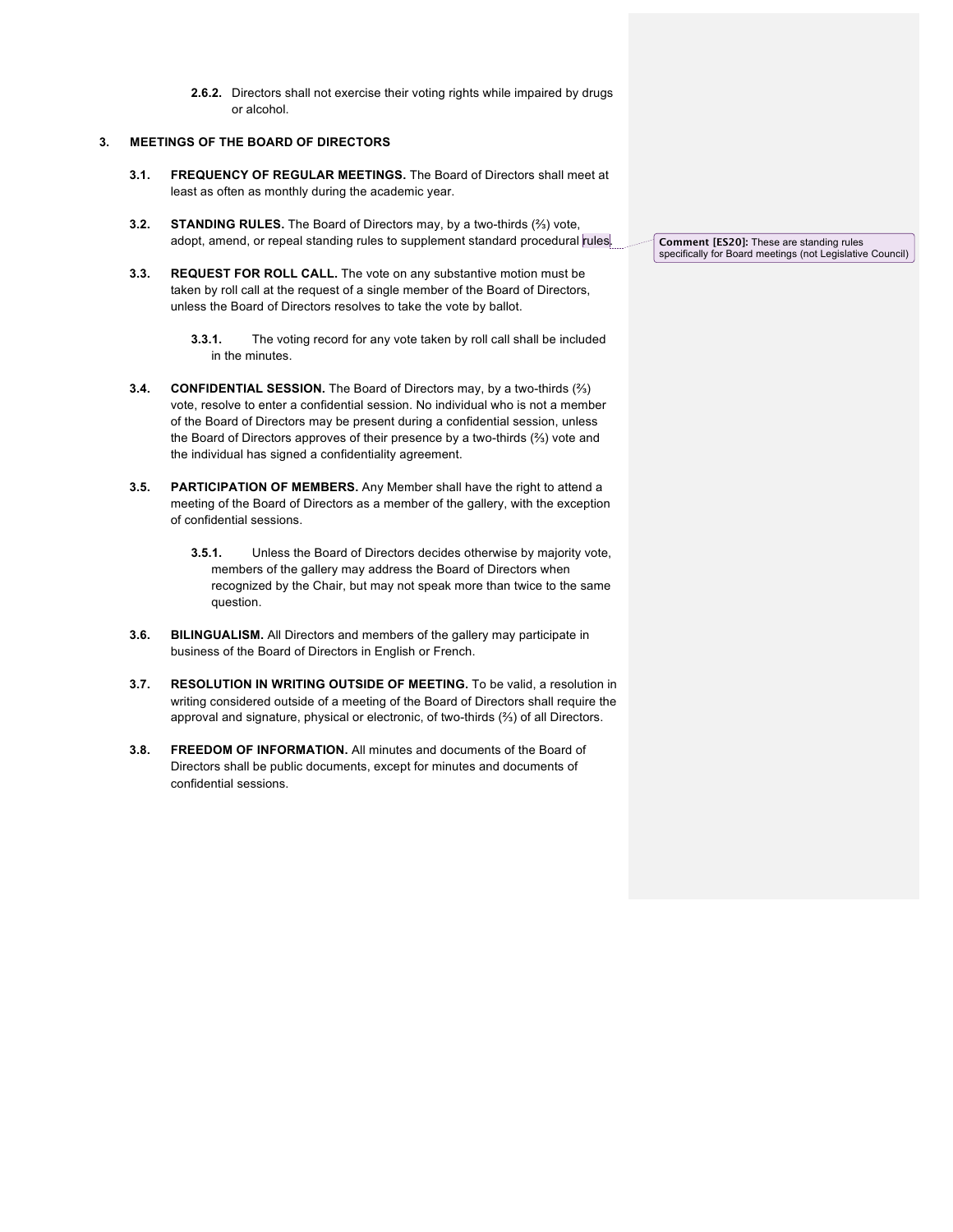# Clarifications:

• Currently, as a result of last year's governance restructuring, the Board of Directors is largely unregulated; the goal of this motion is to limit the power of the unelected Board to act unilaterally vis-avis the Legislative Council, given that it should primarily be responsible for overseeing legal, financial, and operational matters of the Society.

• The Legislative Council already is, and always has been, responsible for passing formal Policies and Plans of the Society as well as making amendments to governance documents other than the Constitution. All of our current policies except one were enacted by the Legislative Council.

• All Legislative Council decisions must technically be ratified by the Board of Directors, hence the current wording of "proposing" Policies as used in the Internal Regulations. However, this motion will prevent the Board from adopting Policies and Plans unilaterally or from overturning Council resolutions without consultation.

• There is no change to the General Assembly's power to adopt Policies and other mandates. Furthermore, resolutions of the General Assembly must still go to online ratification for approval (this is not the same as a referendum, which can still be initiated by either council or student petition and is primarily used for changes to student fees).

• Referenda are rarely used to adopt Policies or Plans because these typically require deliberation and potential amendment. • Judicial Board opinions and decisions must always be ratified by the Board of Directors, given our status as a corporation under the *Companies Act*.

• The only formal role of the J-Board in the Equity Policy is as an appeal body for the complaints process (Section 13 of the current